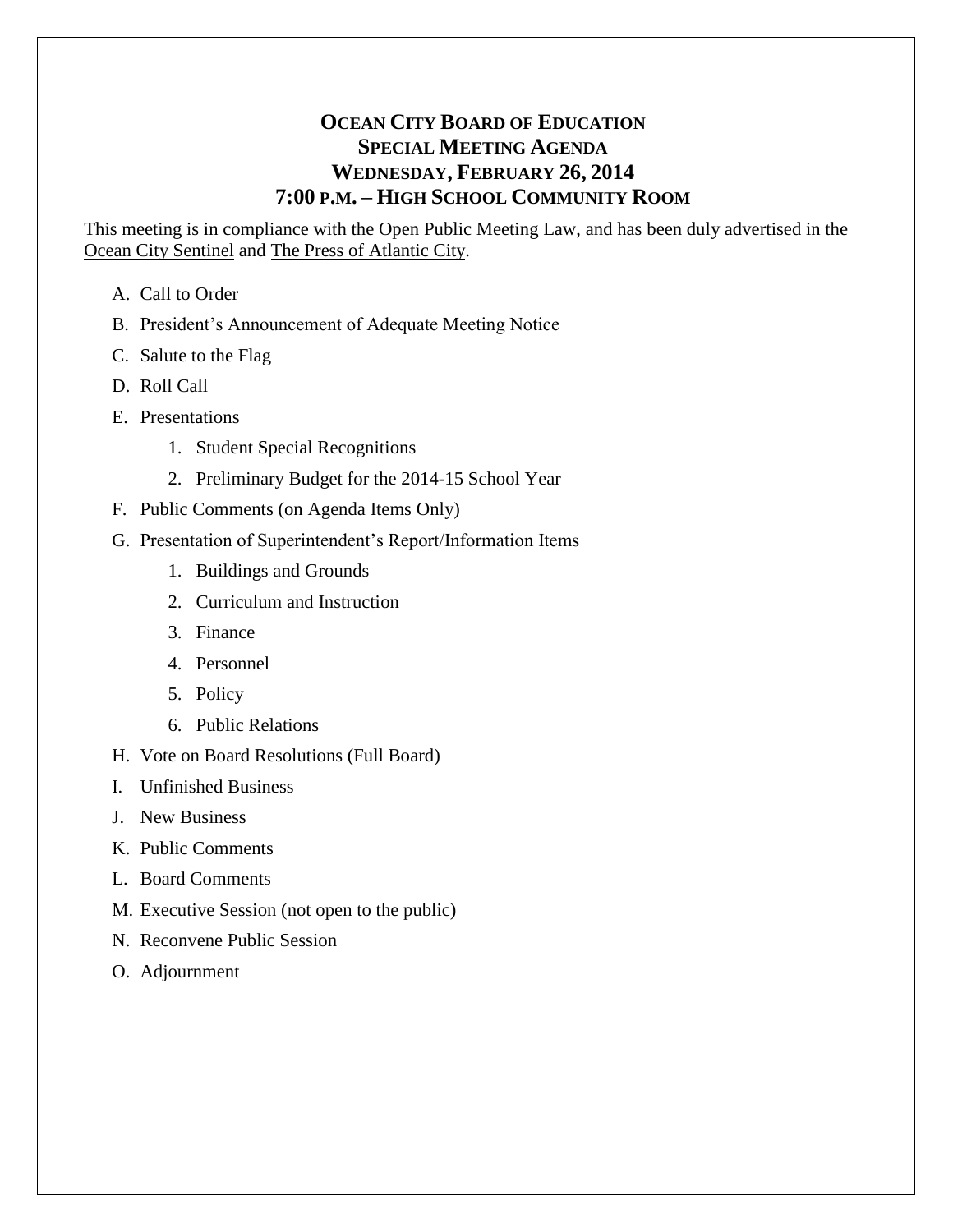#### **OFFICE OF THE SUPERINTENDENT OF SCHOOLS**

| TO: | Ocean City Board of Education |
|-----|-------------------------------|
|     |                               |

# **FROM: Dr. Kathleen Taylor, Superintendent of Schools**

**RE:** February 26, 2014 Special Board Meeting

**MOTION:** Based on the recommendation of the Superintendent of Schools, the following resolutions are presented for formal approval by the Board of Education.

### **1. Buildings and Grounds**

- Discussion
- Buildings and Grounds Committee Report Mr. Oves, Chairperson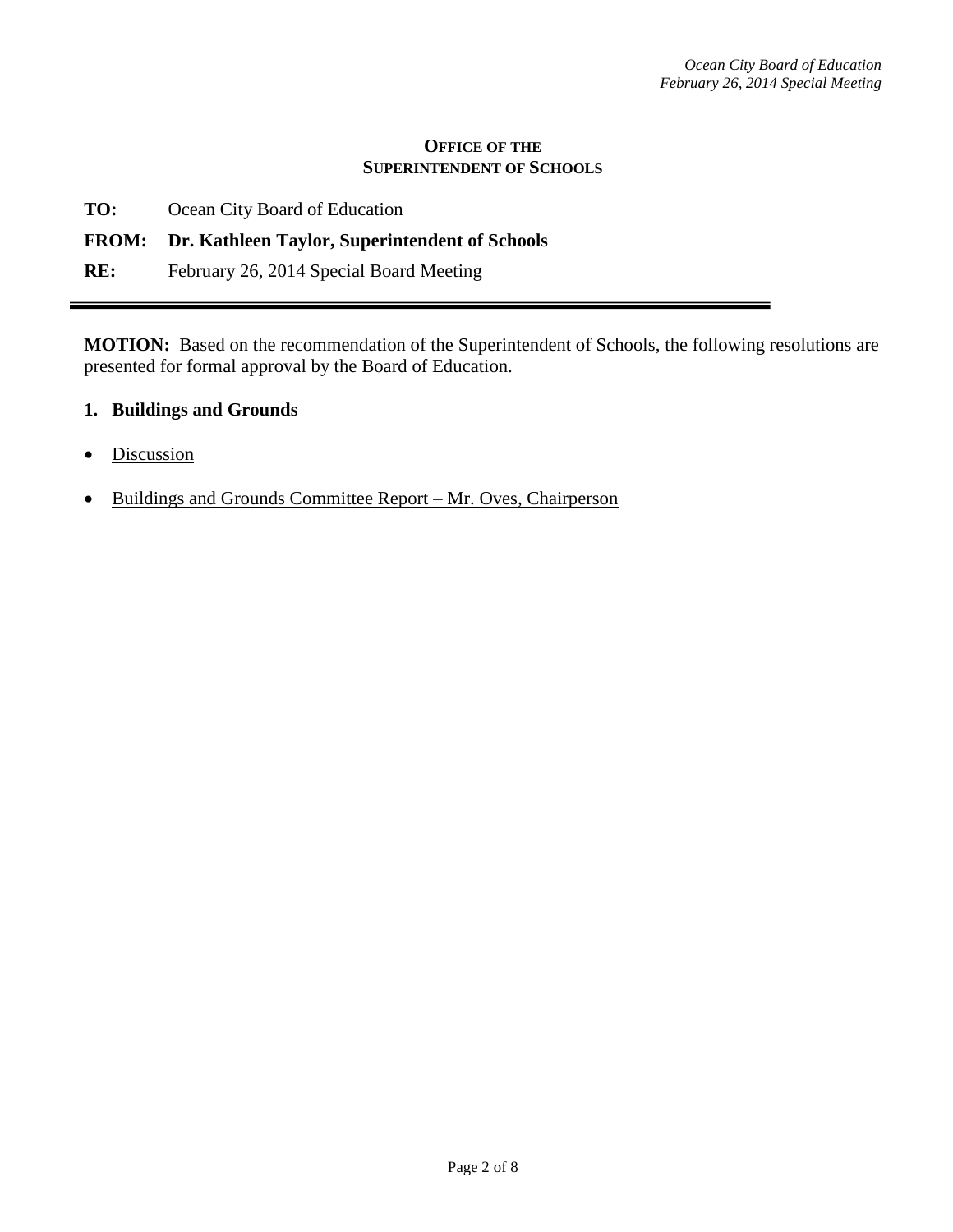## **2. Curriculum and Instruction**

- A. High School Field Trip Request (Attachment #2.A) The Board approves the attached High School Field Trip list.
- Discussion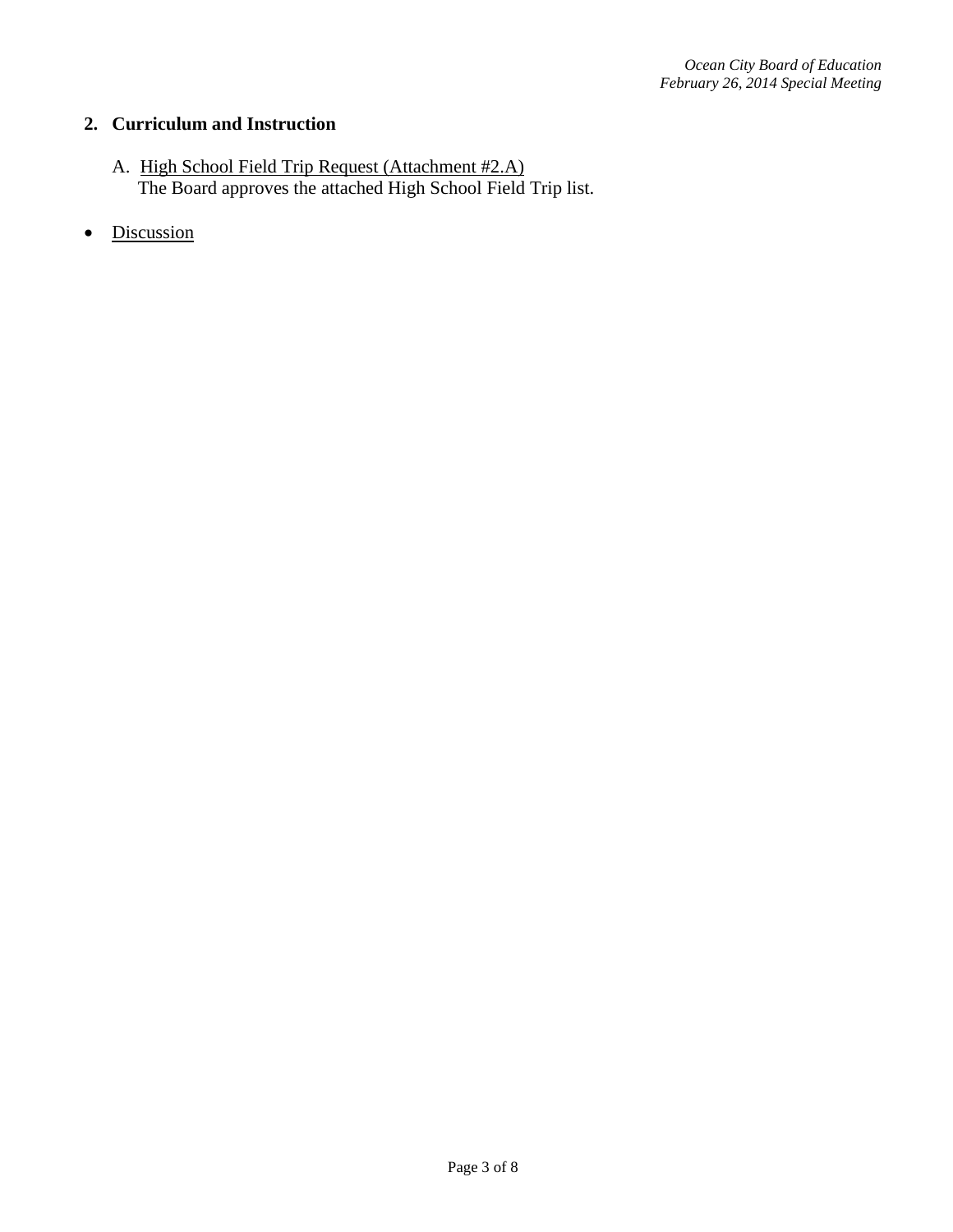### **3. Finance**

- A. Certified Per Pupil Costs and Certified Report of Enrollment and Attendance (Attachment #3.A) The Board accepts the 2012-13 Certified Per Pupil Costs and the 2012-13 Certified Report of Enrollment and Attendance.
- B. Tuition Rates (To be determined)

The Board approves the following tuition rates for the 2014-15 school year: Kindergarten - \$ Grades 1-5 - \$ Grades 6-8 - \$

Grades 9-12 - \$ Learning/Language Disabilities - \$ Behavioral Disabilities - \$ Multiple Disabilities - \$ Preschool Disabilities (Part Time) - \$

C. Tuition Contracts (To be determined)

The Board approves the following Ocean City High School 2014-15 Tuition Contracts with Corbin City, Sea Isle City, and Upper Township Boards of Education for full and shared-time regular and special education students:

Corbin City - \$ Sea Isle City - \$ Upper Township - \$

D. Travel & Expense Reimbursement (Attachment #3.D)

The Board approves the February 2014 list of Board of Education Members and School District Staff travel and related expense reimbursements.

#### E. Preliminary Budget (To be determined) The Board approves the Preliminary Budget for the 2014-15 School Year.

BE IT RESOLVED: That the Ocean City Board of Education hereby adopts the preliminary budget for the school year 2014-15 as follows, subject to final approval or modification at the public hearing on March 26, 2014.

A. General Fund \$ Amount to be raised by local taxes \$ B. Special Revenue Fund \$

C. Debt Fund \$

Amount to be raised by local taxes \$

and, BE IT FURTHER RESOLVED; that the Ocean City Board of Education approves the budget to be submitted to the County Superintendent of Schools for review and approval:

and, BE IT FURTHER RESOLVED; that the public hearing for the 2014-15 school year budget will be held on Wednesday, March 26, 2014, in the High School Community Room at 7:00 p.m., and will be followed by a regular meeting.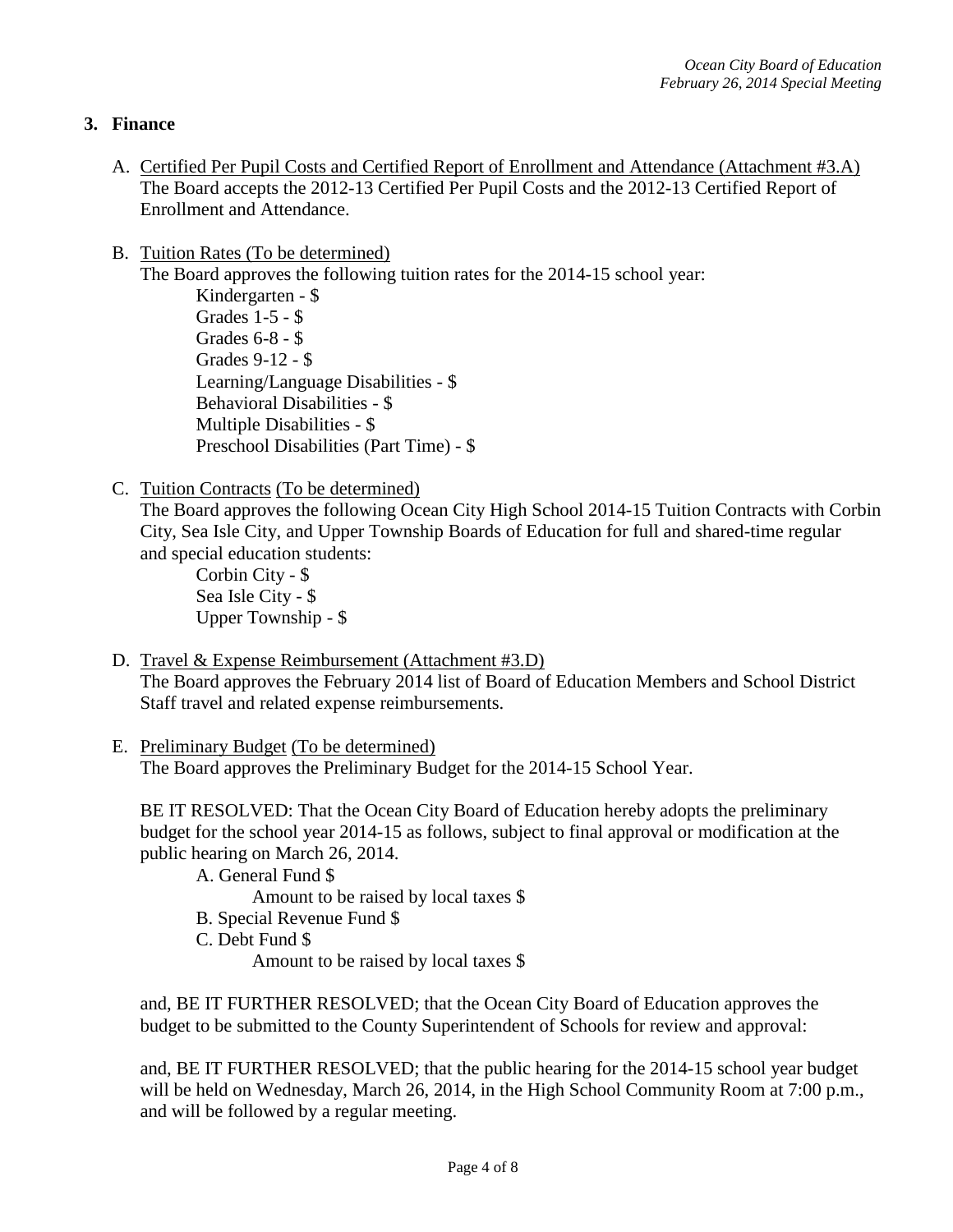And, BE IT FURTHER RESOLVED; that the School Business Administrator/Board Secretary is authorized to advertise said tentative budget in the Ocean City Sentinel in accordance with the format required by the State Department of Education and according to law.

• Discussion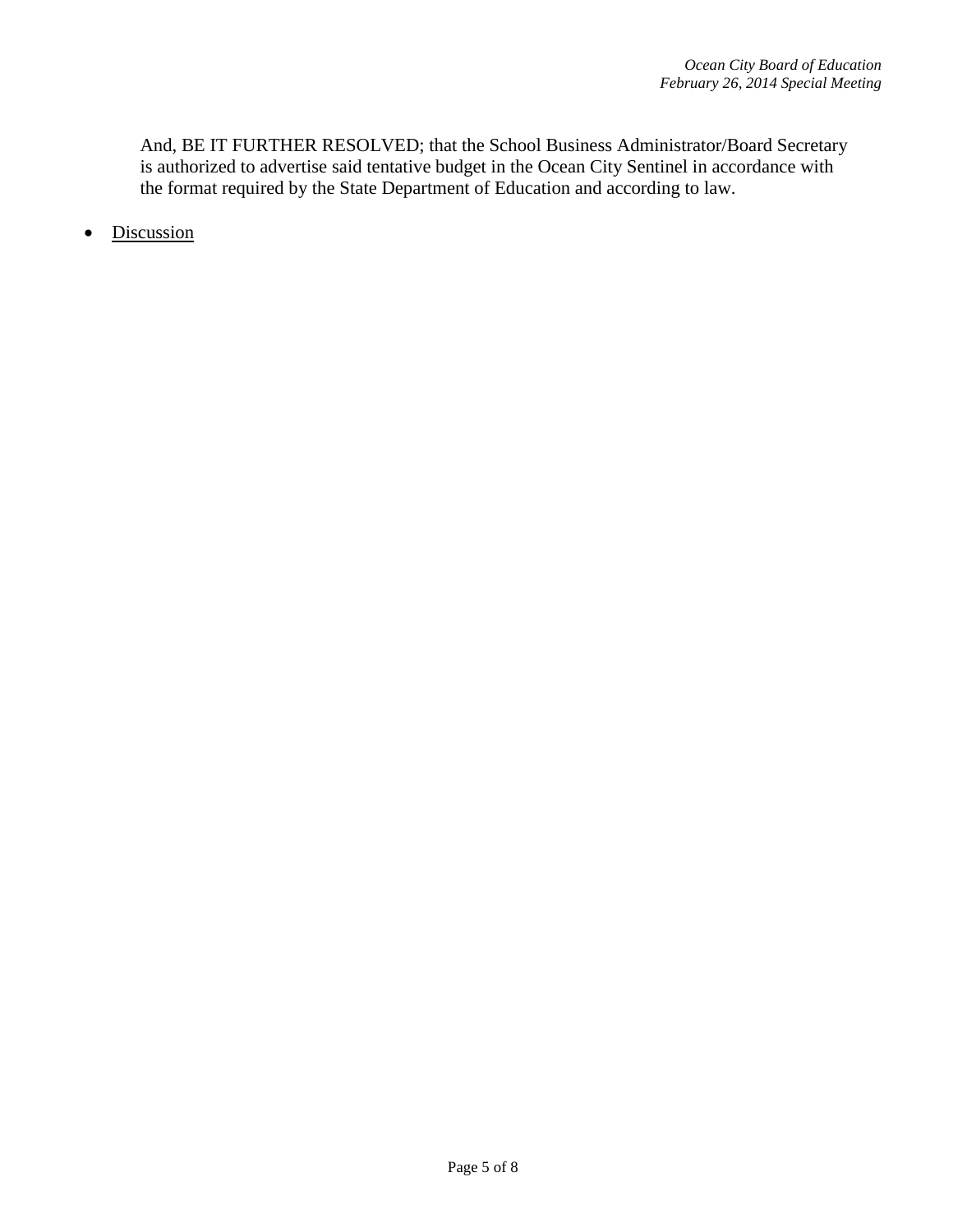### **4. Personnel**

- A. Substitutes roll call vote The Board approves Kimberly Kraky, criminal history approved/HIB trained substitute teacher, for the 2013-14 school year.
- B. High School Volunteer Coach roll call vote The Board approves Dane Tabano as a High School volunteer baseball coach for the 2013-14 school year.
- C. Co-Curricular Sponsors and Stipends roll call vote The Board approves the following co-curricular sponsors for the 2014 spring play: Gregory Wheeldon, assistant drama director, step 1\*, \$2,859\* Steven Trauger, set construction, not to exceed \$1,000 (stipend based on and paid from ticket sales)
- D. Employment Certificated Staff roll call vote The Board ratifies Andrew Welsh, High School Interim Special Education Teacher, effective February 4, 2014 through June 30, 2014 at BA, step 1, \$47,777 (pro-rated).
- E. Employment Supportive Staff roll call vote The Board approves *Name to be provided*, High School custodian, effective March 1, 2014 through June 30, 2014, at step 1, \$36,410 (pro-rated).
- F. Employment Supportive Staff roll call vote The Board approves *Name to be provided*, High School custodian, effective March 1, 2014 through June 30, 2014, at step 1, \$36,410 (pro-rated).
- G. Leave of Absence District Supportive Staff (Attachment #4.G) roll call vote The Board approves employee #2763, a FMLA unpaid leave of absence, effective February 19, 2014 through March 19, 2014, returning to work March 20, 2014.

\*pending negotiations

Discussion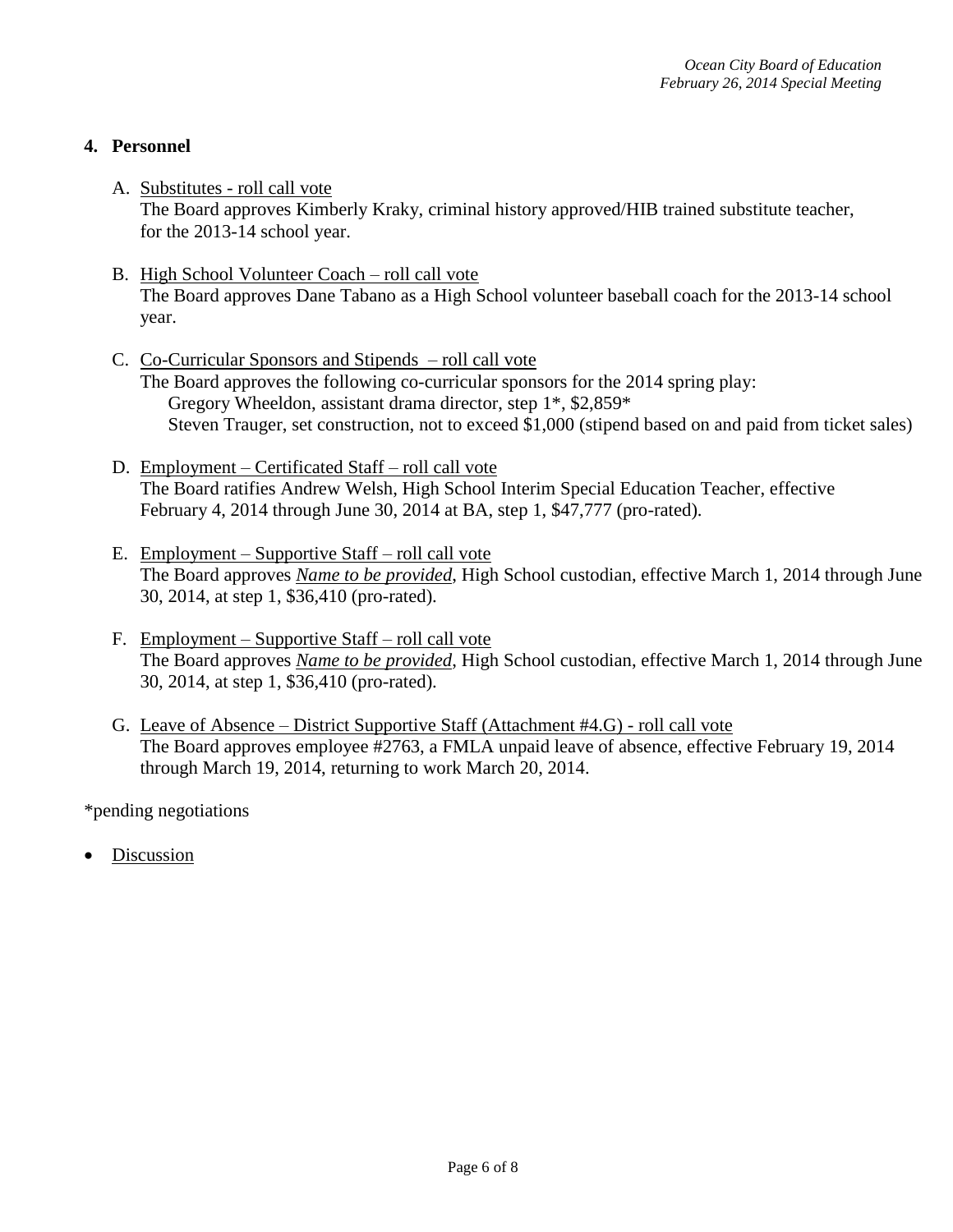# **5. Policy**

• Discussion